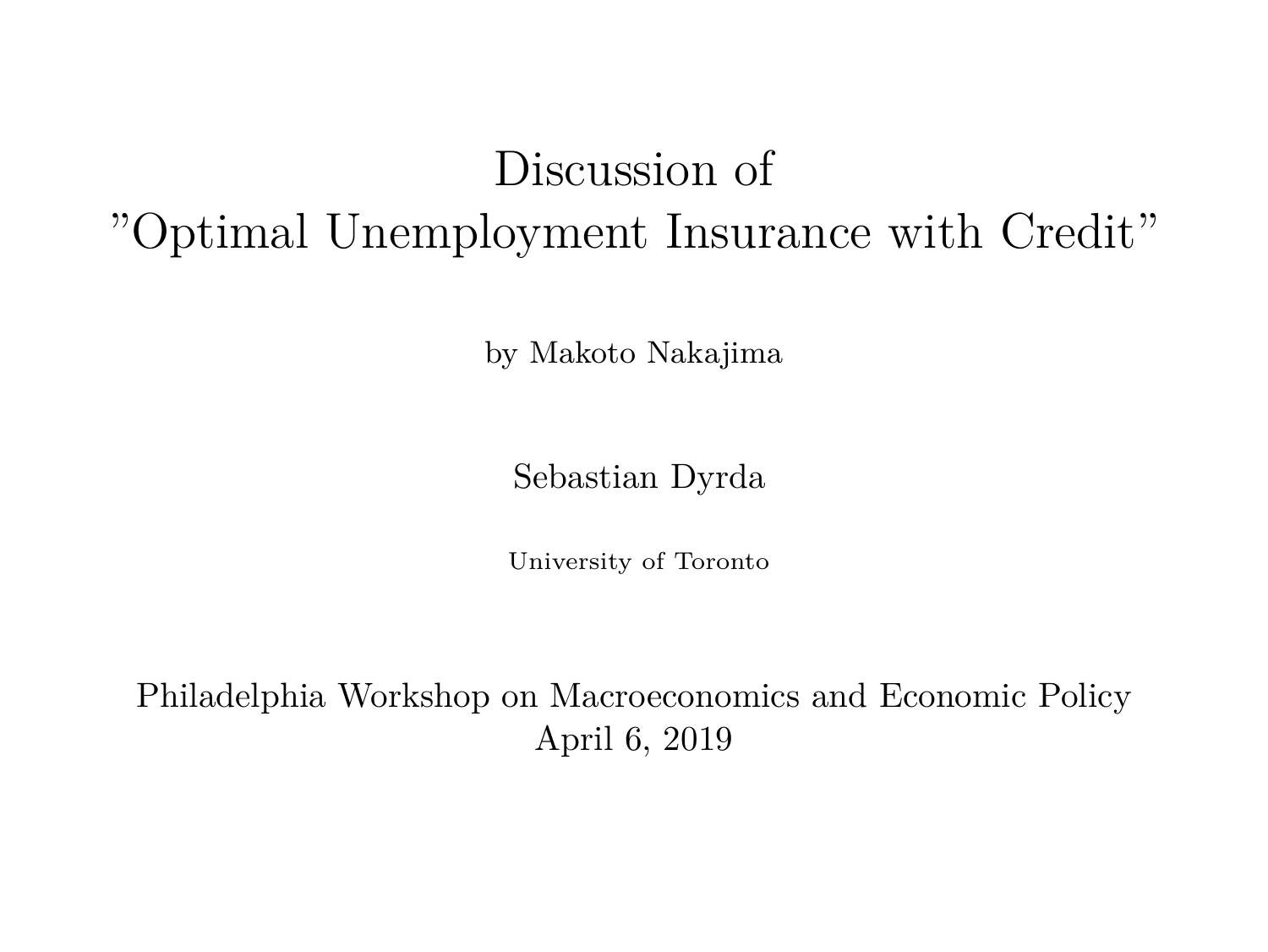### **Contributions:**

- 1. Provides a new framework to analyze the interactions between unemployment insurance, borrowing and default.
- 2. Quantifies the optimal unemployment insurance: (i) levels (ii) slope and (iii) cyclicality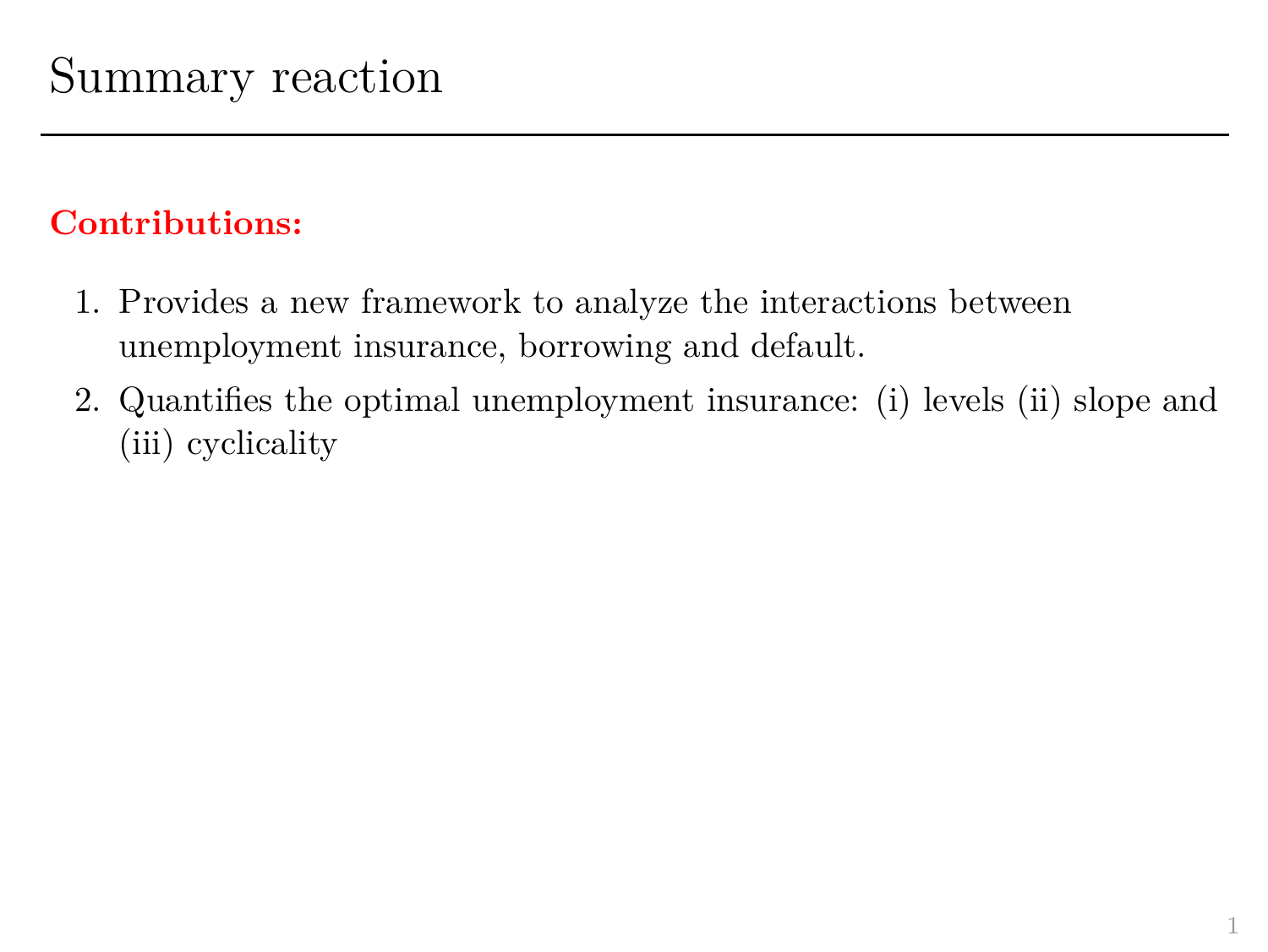### **Contributions:**

- 1. Provides a new framework to analyze the interactions between unemployment insurance, borrowing and default.
- 2. Quantifies the optimal unemployment insurance: (i) levels (ii) slope and (iii) cyclicality

## **My take on the paper:**

- Very interesting project on important topic! I learned a lot.
- It is a fairly complicated model. A lot to unpack to understand the results.
- Some concerns/questions about the policy restrictions, modelling choices and quantitative performance.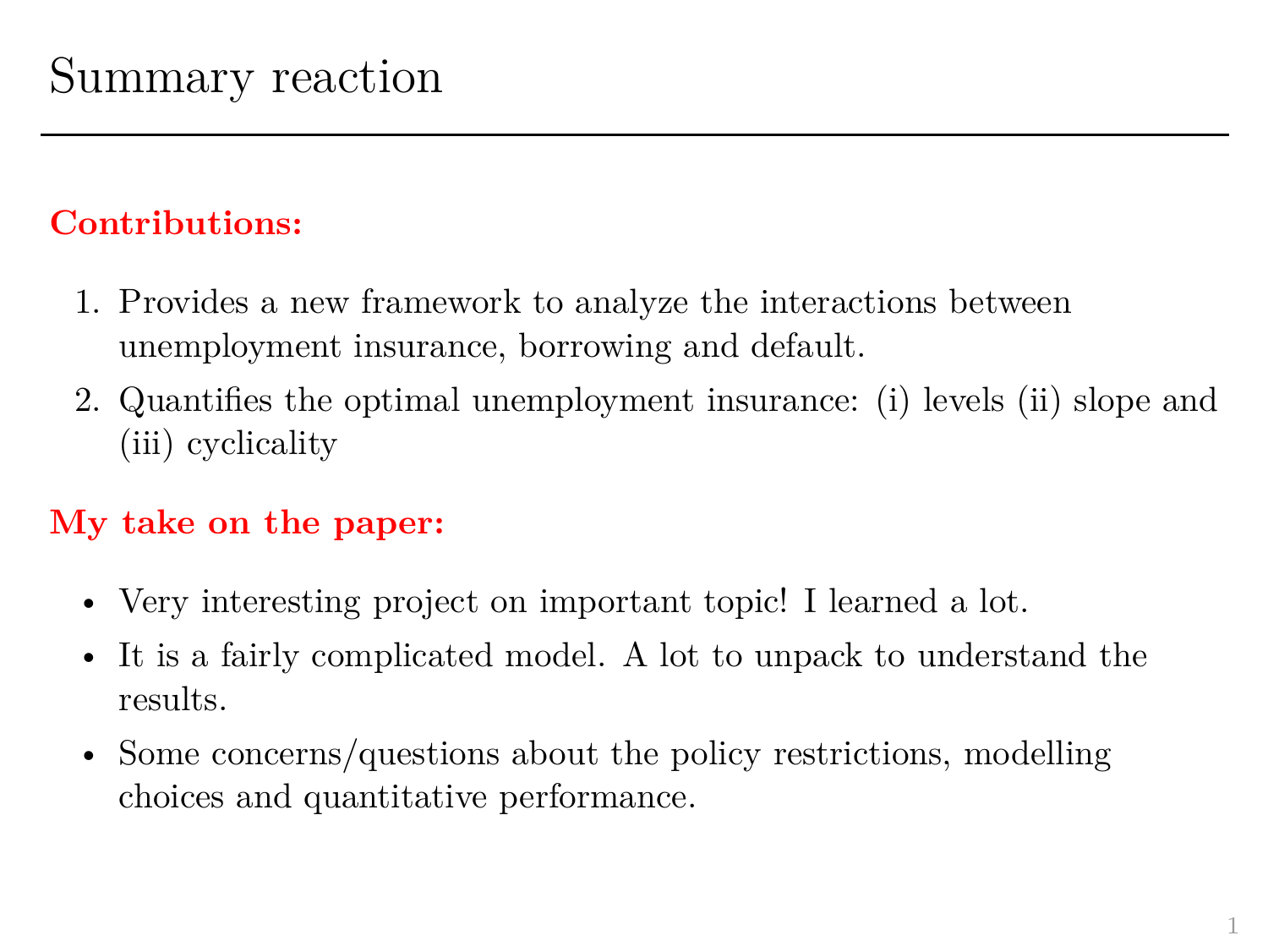# What is the optimal design of unemployment insurance (UI)?

#### **Framework:**

Standard DMP model with search intensity and exogenous separation + Consumption/savings problem with labor prod. and unemployment risk  $+$ Unsecured credit with default option  $^{+}$ Aggregate productivity risk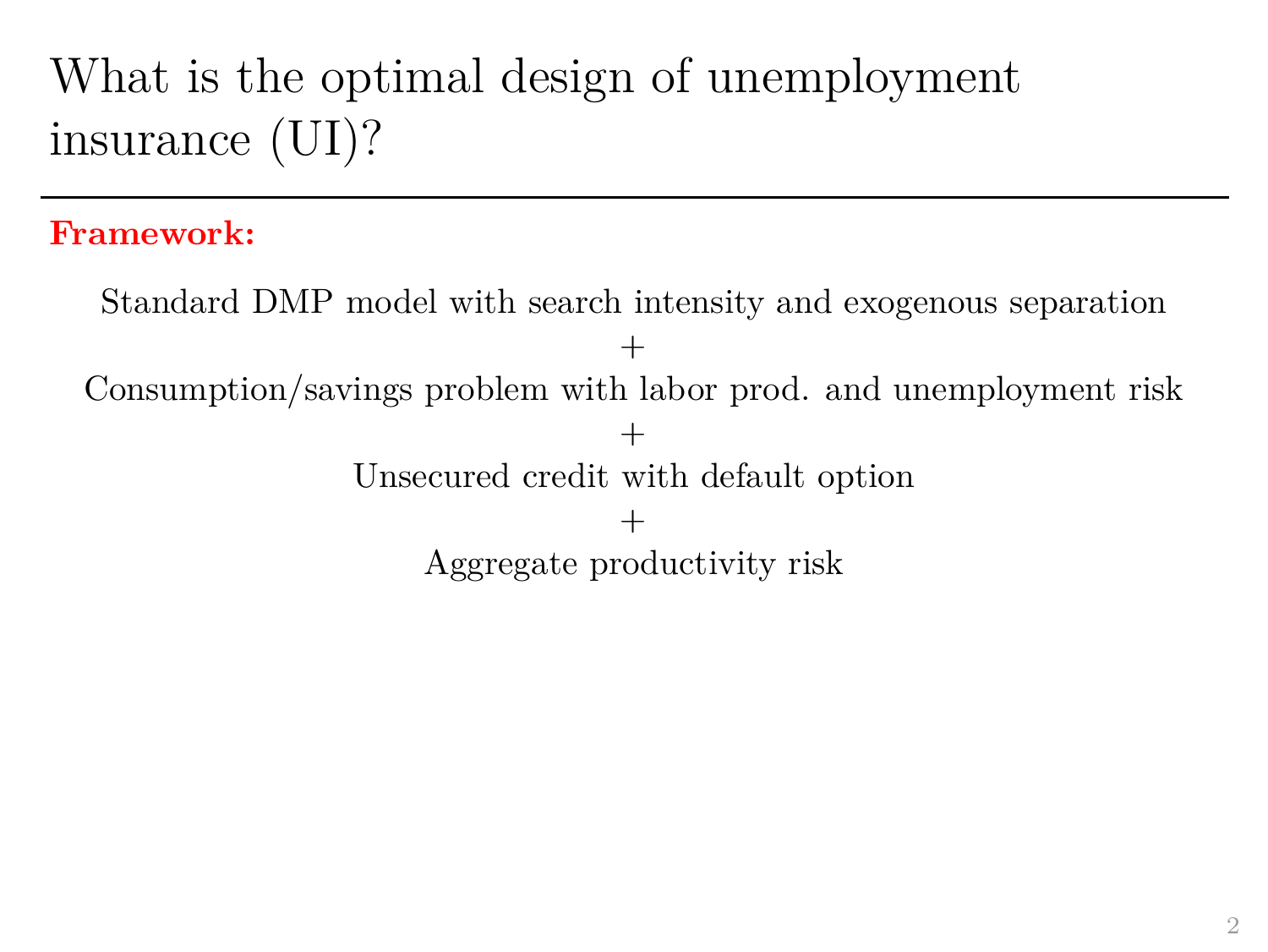# What is the optimal design of unemployment insurance (UI)?

#### **Framework:**

Standard DMP model with search intensity and exogenous separation + Consumption/savings problem with labor prod. and unemployment risk  $+$ Unsecured credit with default option  $^{+}$ Aggregate productivity risk

#### **Policy experiments:**

- Choose the UI replacement rate to maximize: (i) Ex-ante expected life-time utility of a newborn (ii) Average steady-state welfare
- Choose the slope of UI to maximize welfare.
- Welfare implications of the cyclicality of UI replacement rate.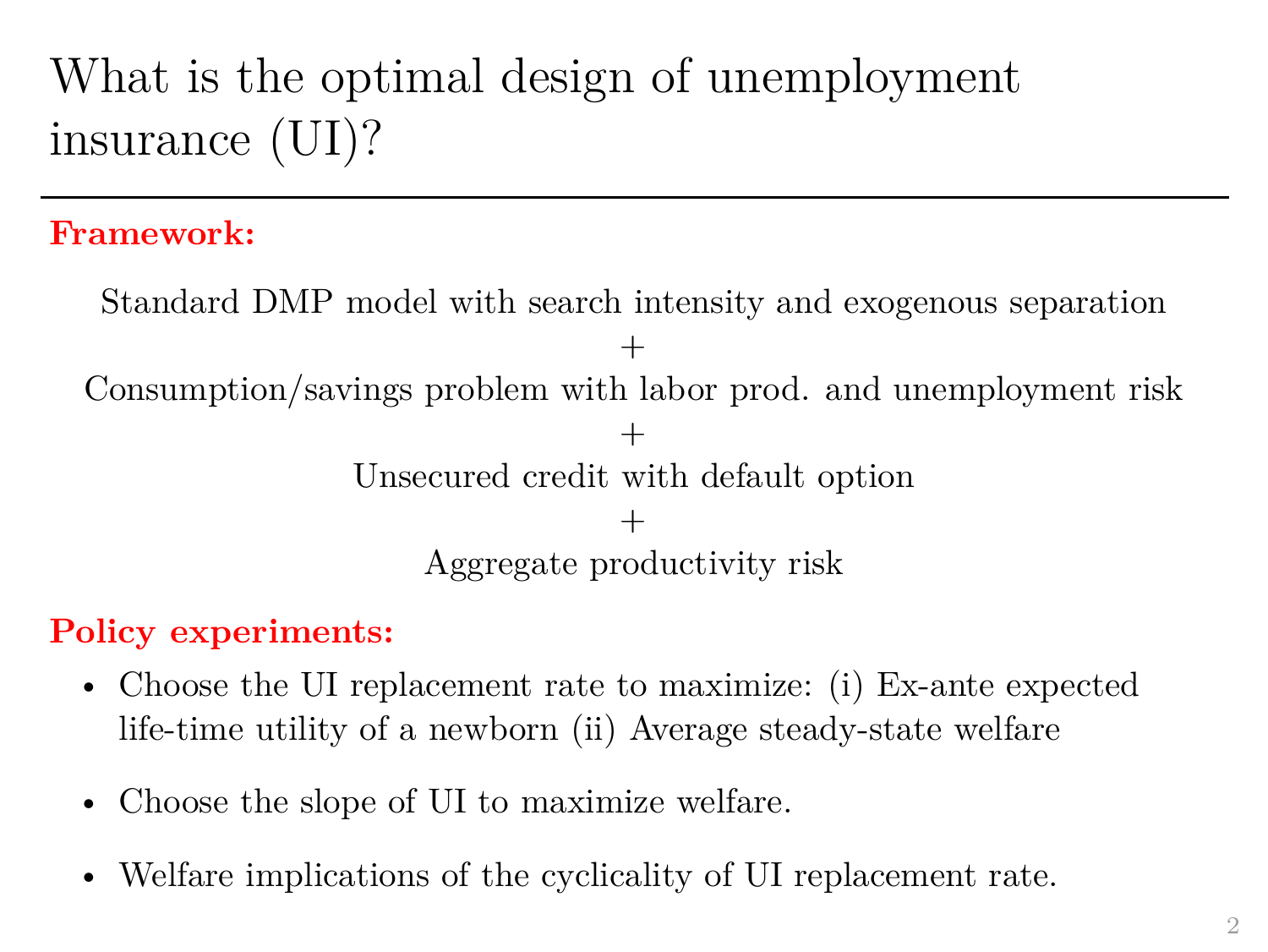- 1. **Level and slope:** (i) zero unemployment benefits (ii) slope second order to the level.
- 2. UI benefits and unsecured credit are **substitutes**. Interaction of the credit and labor market frictions is key.
- 3. **Cyclicality:** countercyclical UI benefits are welfare improving. Higher UI and less default in recessions lead to better consumption smoothing.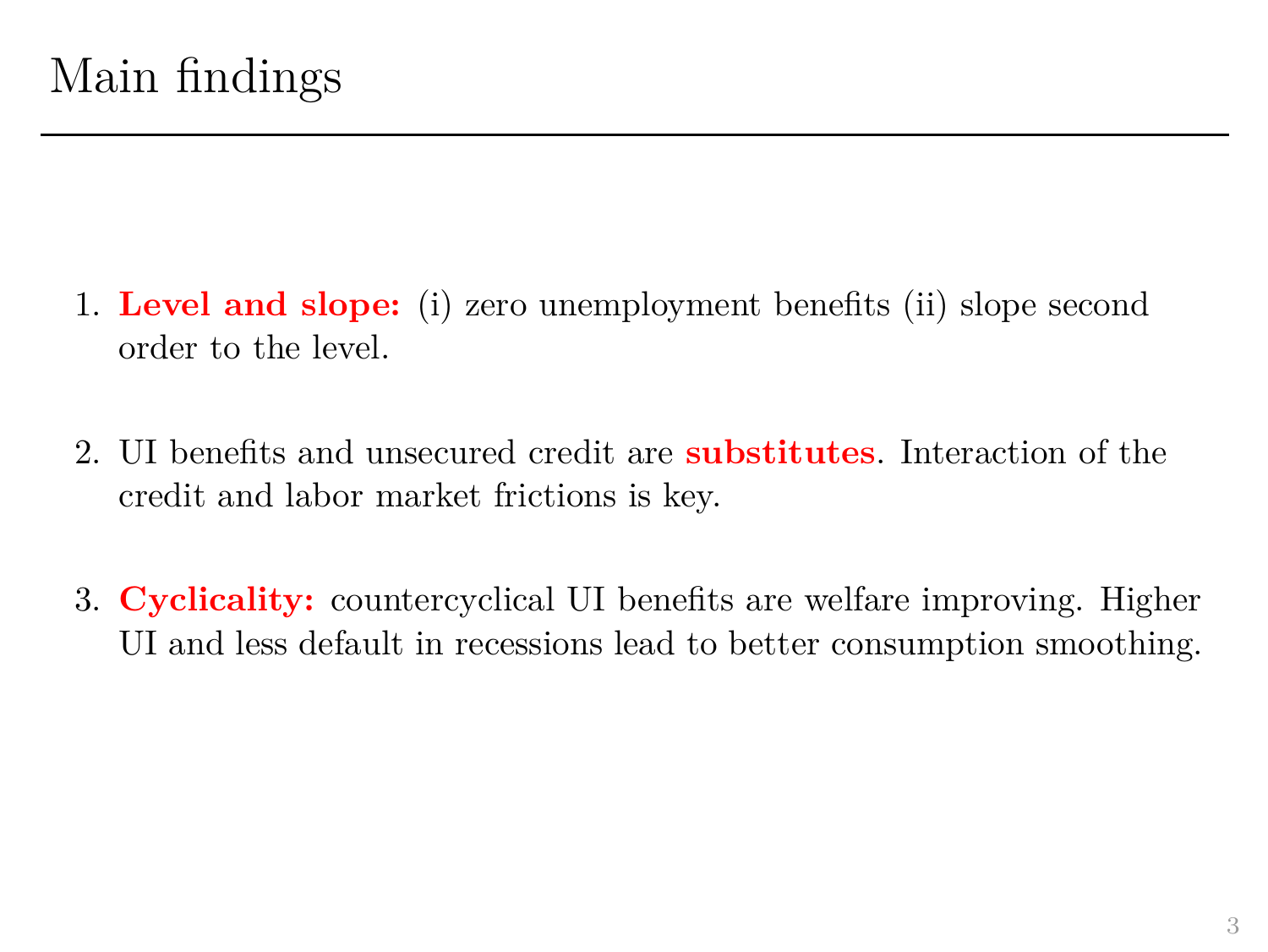- Less insurance  $\Rightarrow$  Precautionary savings  $\uparrow$ , Search intensity  $\uparrow$
- Debt  $\downarrow$  + **Default rate**  $\downarrow$
- Wage  $\downarrow$  (meager effect)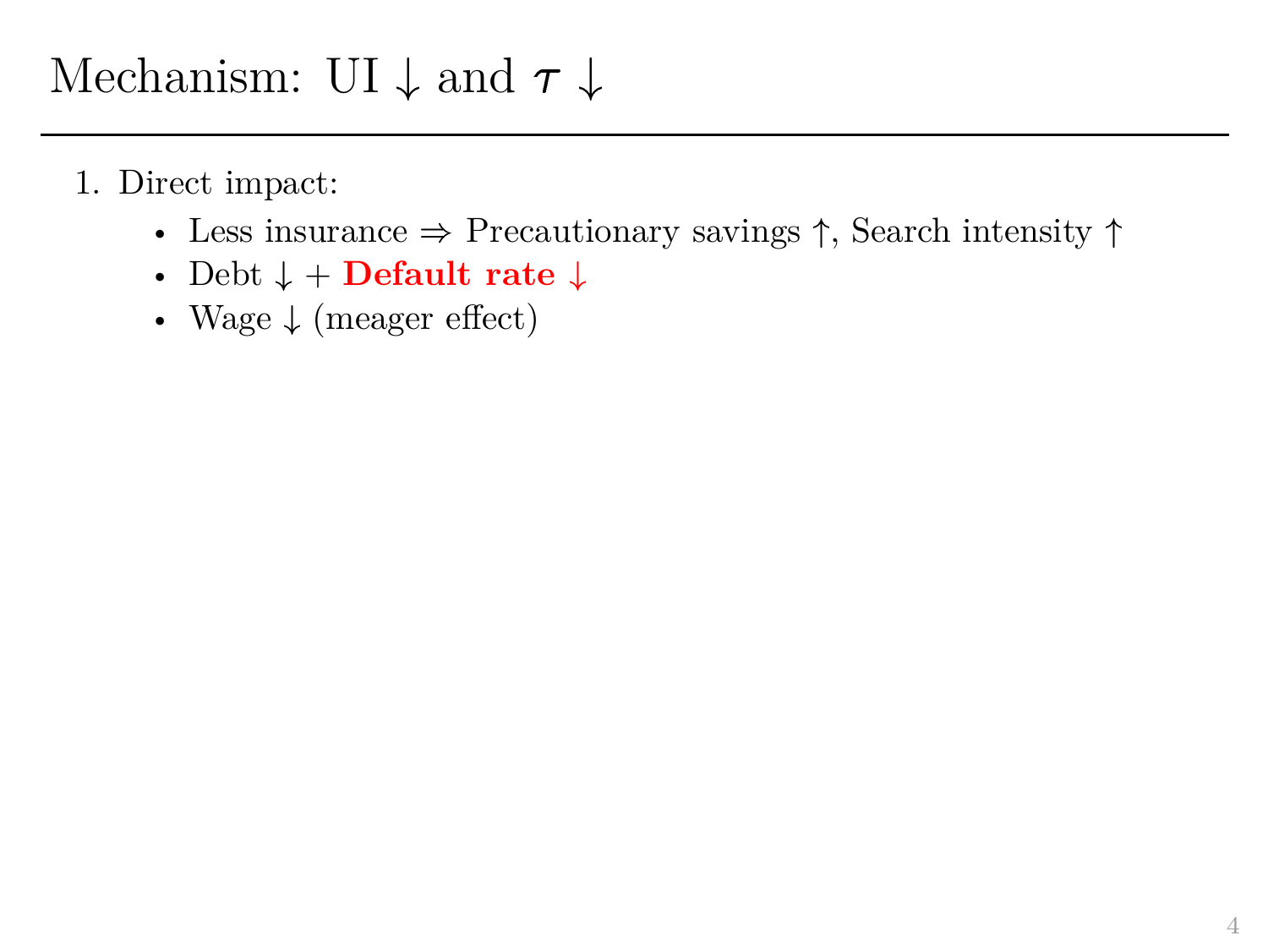- Less insurance  $\Rightarrow$  Precautionary savings  $\uparrow$ , Search intensity  $\uparrow$
- Debt  $\downarrow$  + **Default rate**  $\downarrow$
- Wage  $\downarrow$  (meager effect)
- 2. Labor search channel:
	- Total surplus from the match  $\uparrow \Rightarrow$  Vacancies  $\uparrow$ , Unemployment  $\downarrow$
	- Debt  $\uparrow$  + **Default rate**  $\downarrow$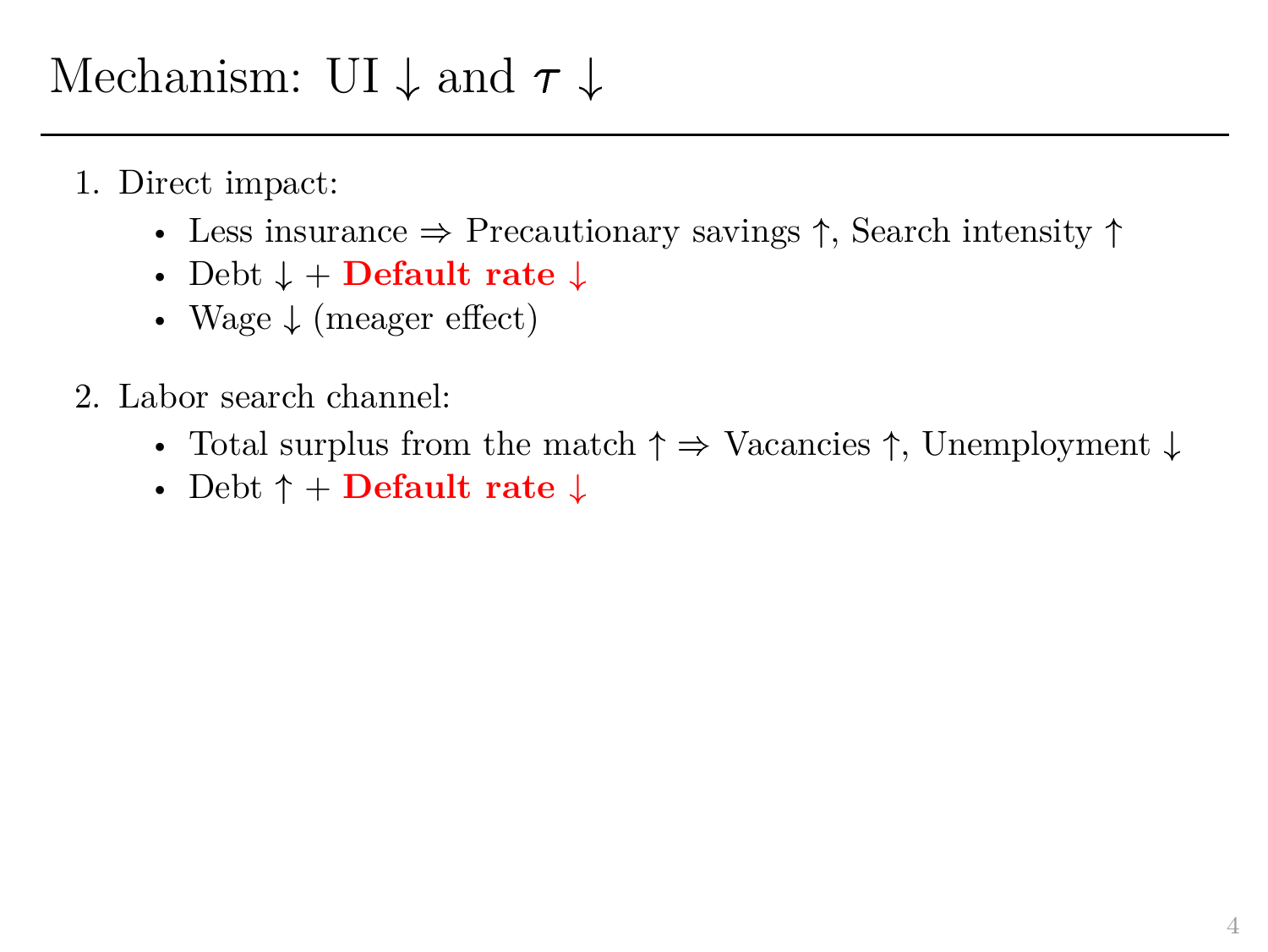- Less insurance  $\Rightarrow$  Precautionary savings  $\uparrow$ , Search intensity  $\uparrow$
- Debt  $\downarrow$  + **Default rate**  $\downarrow$
- Wage  $\downarrow$  (meager effect)
- 2. Labor search channel:
	- Total surplus from the match  $\uparrow \Rightarrow$  Vacancies  $\uparrow$ , Unemployment  $\downarrow$
	- Debt  $\uparrow$  + **Default rate**  $\downarrow$
- 3. Endogenous borrowing constraint channel:
	- Lower default rate  $\Rightarrow q(\cdot) \uparrow \Rightarrow$  Relaxed borrowing constraint  $\Rightarrow$ Savings  $\downarrow$
	- Relaxed borrowing constraint  $\Rightarrow$  Ex-ante welfare  $\uparrow$
	- Savings  $\downarrow \Rightarrow$  Avg. steady state welfare  $\downarrow$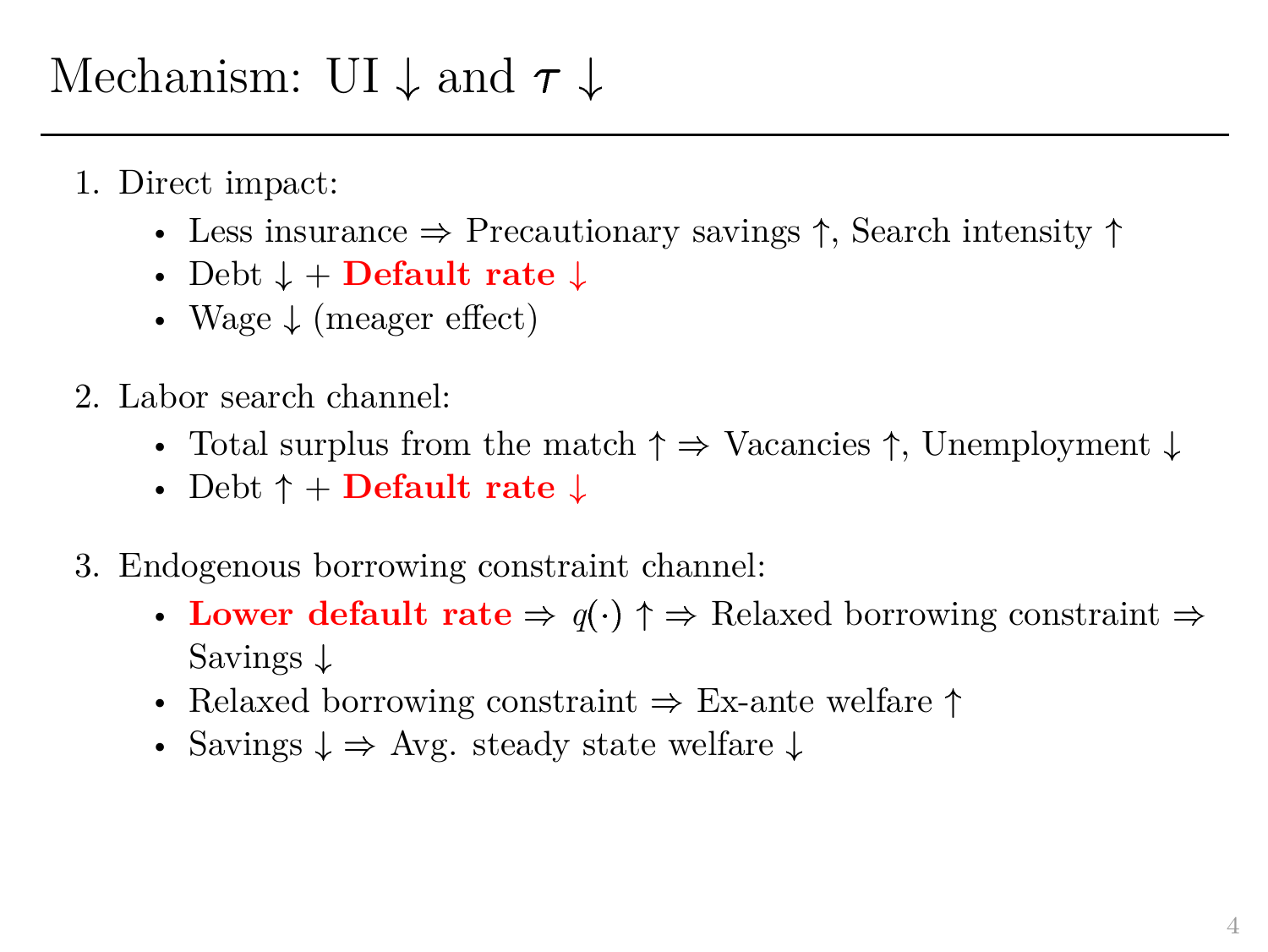- Less insurance  $\Rightarrow$  Precautionary savings  $\uparrow$ , Search intensity  $\uparrow$
- Debt  $\downarrow$  + **Default rate**  $\downarrow$
- Wage  $\downarrow$  (meager effect)
- 2. Labor search channel:
	- Total surplus from the match  $\uparrow \Rightarrow$  Vacancies  $\uparrow$ , Unemployment  $\downarrow$
	- Debt  $\uparrow$  + **Default rate**  $\downarrow$
- 3. Endogenous borrowing constraint channel:
	- Lower default rate  $\Rightarrow q(\cdot) \uparrow \Rightarrow$  Relaxed borrowing constraint  $\Rightarrow$ Savings  $\downarrow$
	- Relaxed borrowing constraint  $\Rightarrow$  Ex-ante welfare  $\uparrow$
	- Savings  $\downarrow \Rightarrow$  Avg. steady state welfare  $\downarrow$
- 4. Fiscal adjustment channel:
	- $\tau \downarrow \Rightarrow$  Positive income effect + Riskier income  $\Rightarrow$  Counterforce to 3.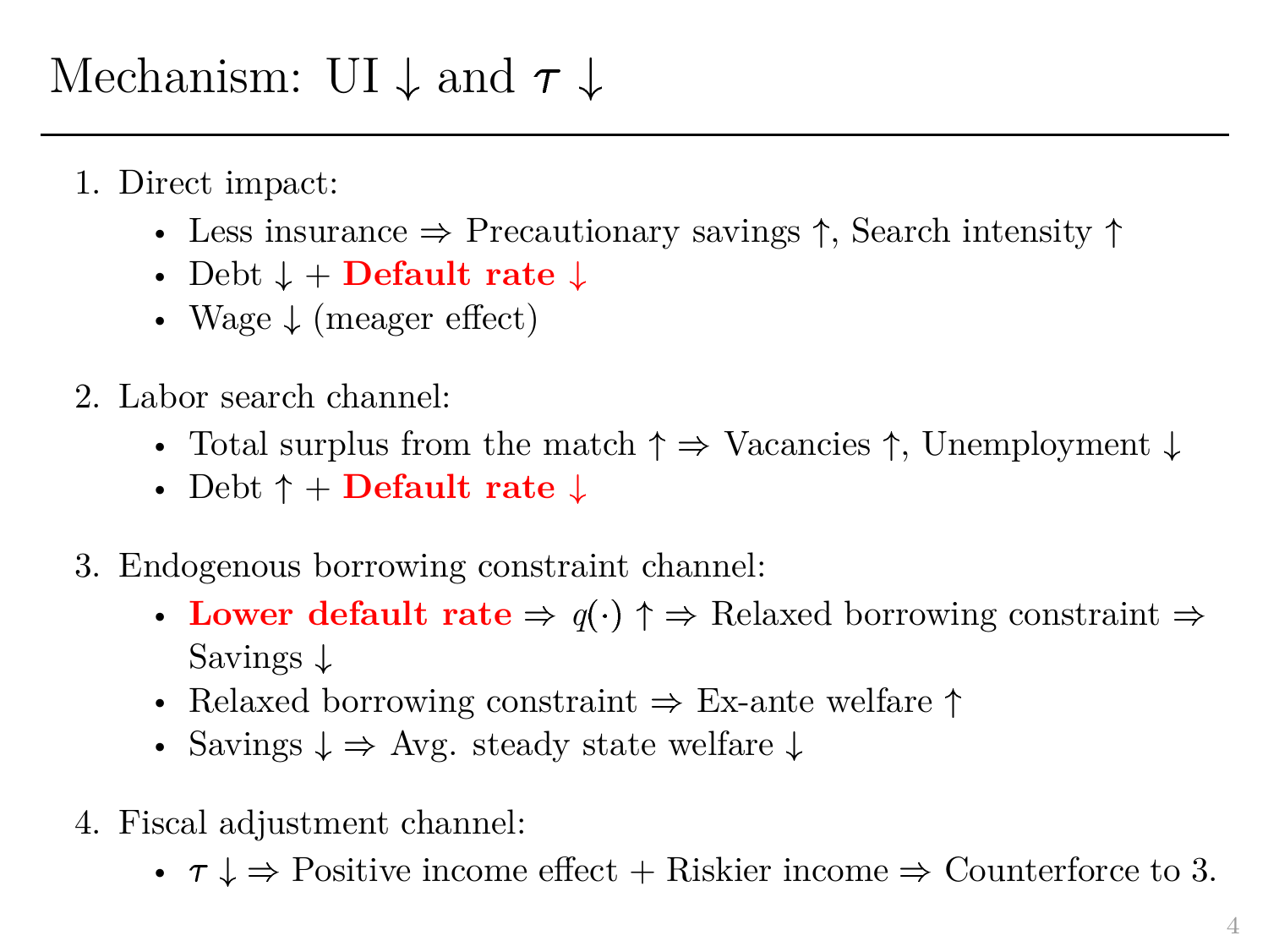- 1. Restrictions on the set of policy instruments.
- 2. The quantitative importance of endogenous borrowing constraint vs. labor search channel.
- 3. Interactions of the credit market and labor market frictions.
- 4. Business cycle properties of the model.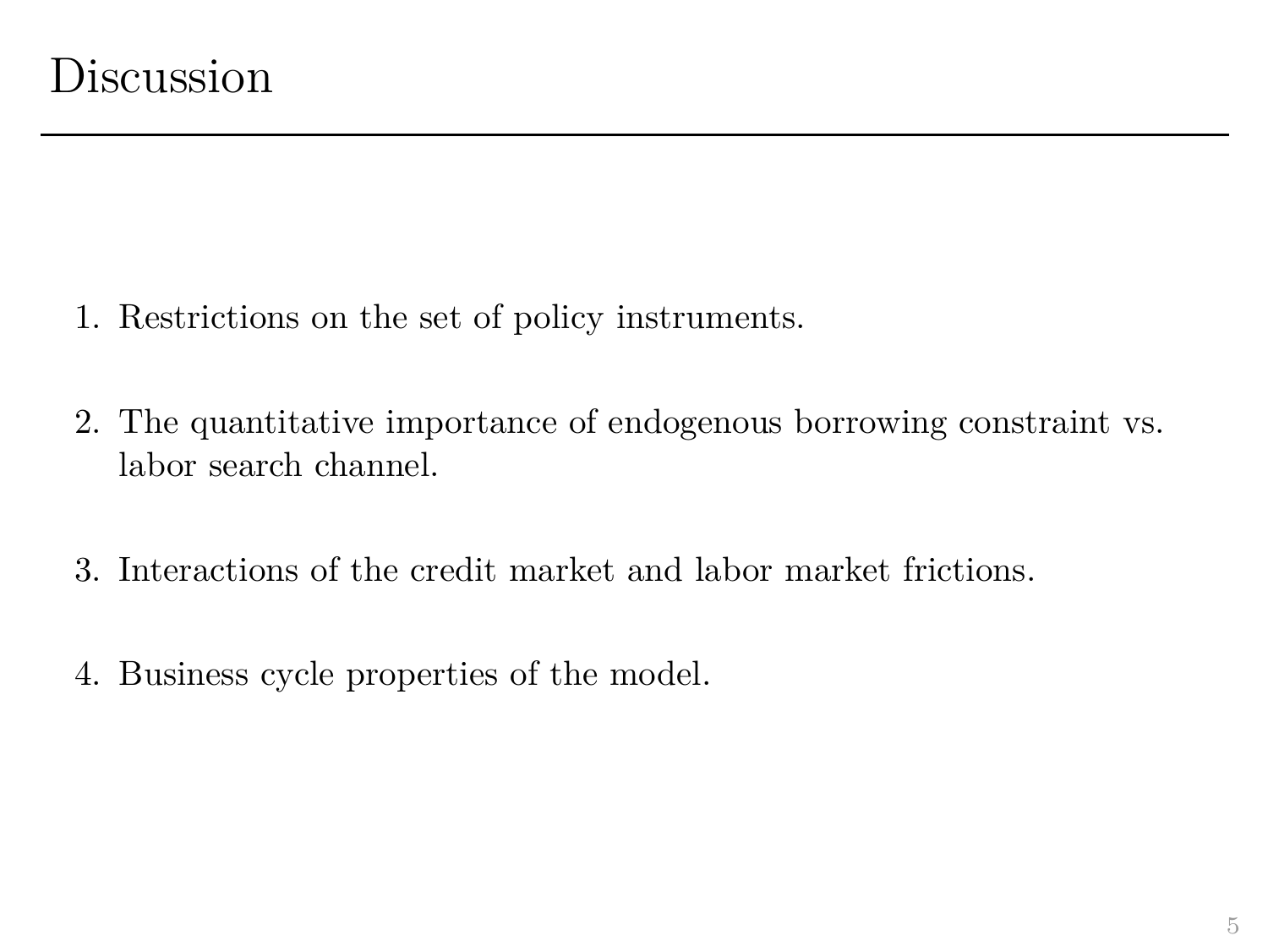• UI policy rule in the paper:

$$
\zeta(h',u') = \max\left\{\tilde{\phi},\min\{\bar{\phi},\phi_uh'\bar{w}\}\right\} \text{ for } u = 1,2,...,\bar{u}
$$

• Simple policy experiment: (1)  $\phi_u = \phi_1$ , (2)  $\phi$ ,  $\phi_u$  moved by the same percentage points  $\Delta_{\phi}$ 

## **Question:**

Can the planner do better without conditioning on the history?

- 1. Asset Means-Testing: provide insurance to high MPC agents.
- 2. Targeted benefits for agents with bad credit: their insurance opportunities are the worst.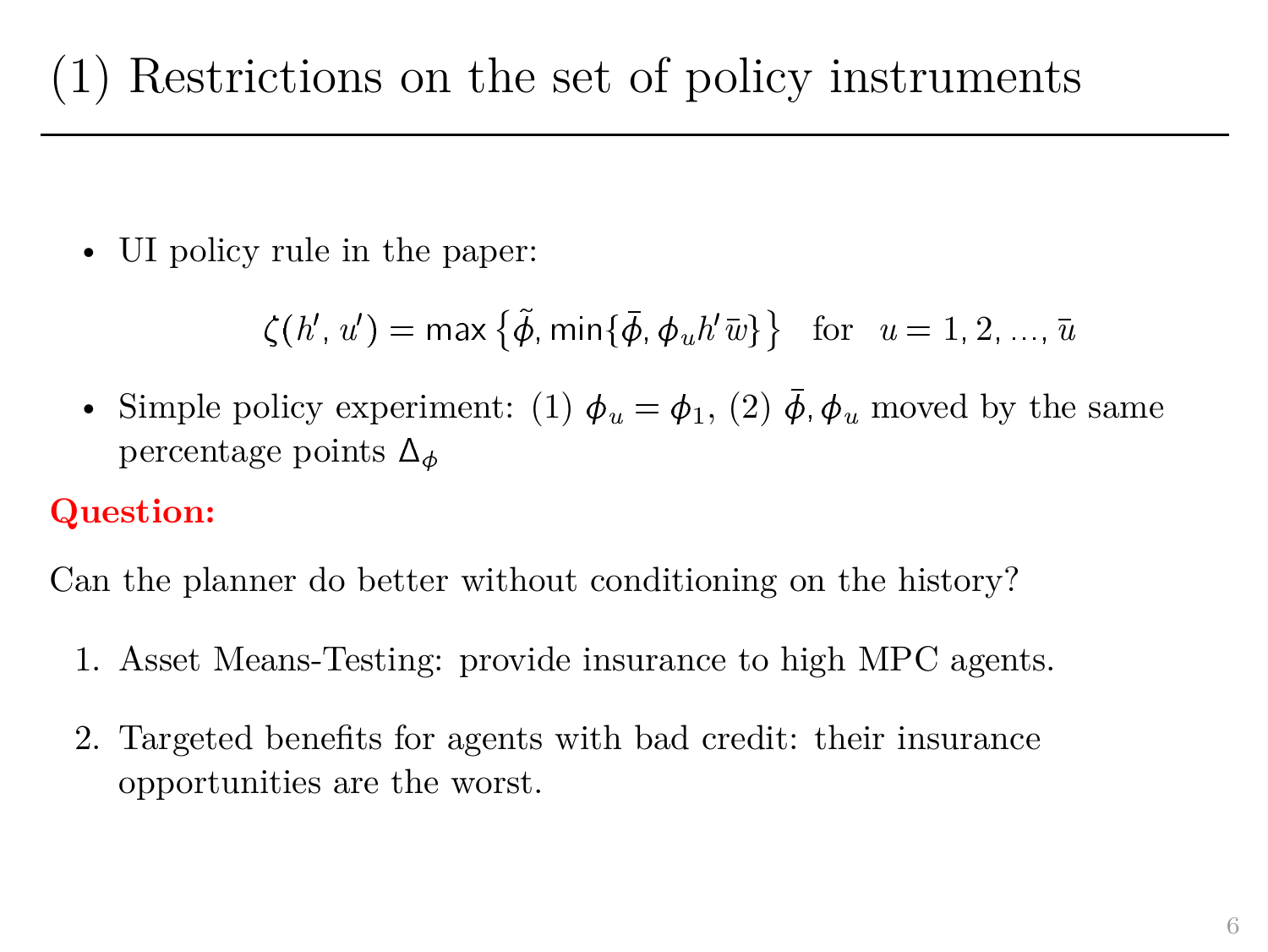|                     | <b>Base</b> | Only UI  | $+ w$    | $+V$     | $+ q$    | $+\tau$  |
|---------------------|-------------|----------|----------|----------|----------|----------|
| $\phi_1$            | 0.461       | 0.061    | 0.061    | 0.061    | 0.061    | 0.061    |
| $\overline{\phi}$   | 0.512       | 0.112    | 0.112    | 0.112    | 0.112    | 0.112    |
| $\tau$              | 1.95        | 1.95     | 1.95     | 1.95     | 1.95     | 0.610    |
| CEV.<br>(ex-ante)   | 0.000       | $-2.921$ | $-3.227$ | $-0.580$ | $+0.041$ | $+1.335$ |
| <b>CEV</b><br>(avg) | 0.000       | $+1.320$ | $+0.984$ | $+5.551$ | $+5.166$ | $+6.492$ |
| UR $(\%)$           | 5.670       | 4.628    | 4.605    | 3.967    | 3.904    | 3.954    |
| $%$ in debt         | 48.51       | 17.94    | 18.09    | 22.76    | 50.29    | 46.62    |
| Debt/inc            | 7.969       | 2.049    | 2.075    | 2.679    | 9.617    | 9.081    |
| $%$ default         | 0.955       | 0.385    | 0.388    | 0.359    | 1.023    | 0.986    |
| $C_{u=0}$           | 0.9598      | 0.9919   | 0.9887   | 1.0237   | 1.0022   | 1.0325   |
| $C_{u=1-6}/C_{u=0}$ | 64.09       | 67.89    | 67.90    | 70.42    | 74.06    | 72.44    |

- CEV (ex-ante): **+2.64**, CEV (avg): **+4.57**
- Order of decomposition matters here.
- **Key model object:** elasticity of vacancies with respect to UI crucial. Where does the discipline for this come from?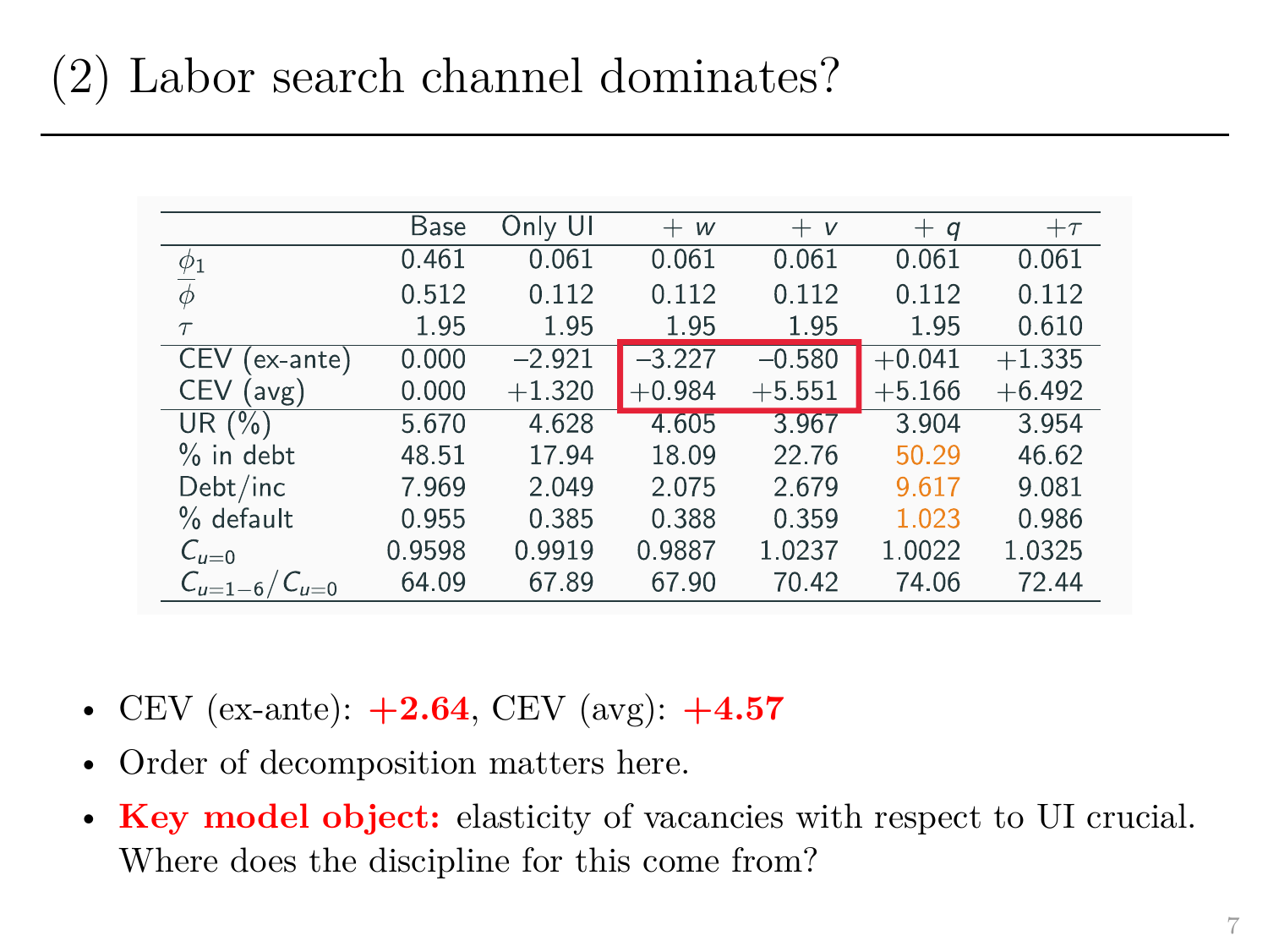## (3) Nexus of the credit and labor market frictions

- Job finding rate depends on the default status only through search intensity. The number of vacancies posted  $f_h$  is independent on the credit history.
- **Counterfactual:** Empirical evidence the role of credit history for the job finding rates and vacancies - Dobbie, Mahoney and Song (2016), Cortes, Glover and Tasci (2018), Herkenhoff, et. al. (2016).
	- As of November 2018 only 11 states have banned the employer credit checks for at least some jobs.
- Importance of this channel: Corbae, Glover (2018). Ignoring credit scores in hiring:
	- Workers lose some of their incentives to repay debts. This leads to higher interest rates and less borrowing  $\Rightarrow$  Welfare  $\downarrow$ .

### **Question:**

Why should we ignore this channel in the design of the optimal UI policy?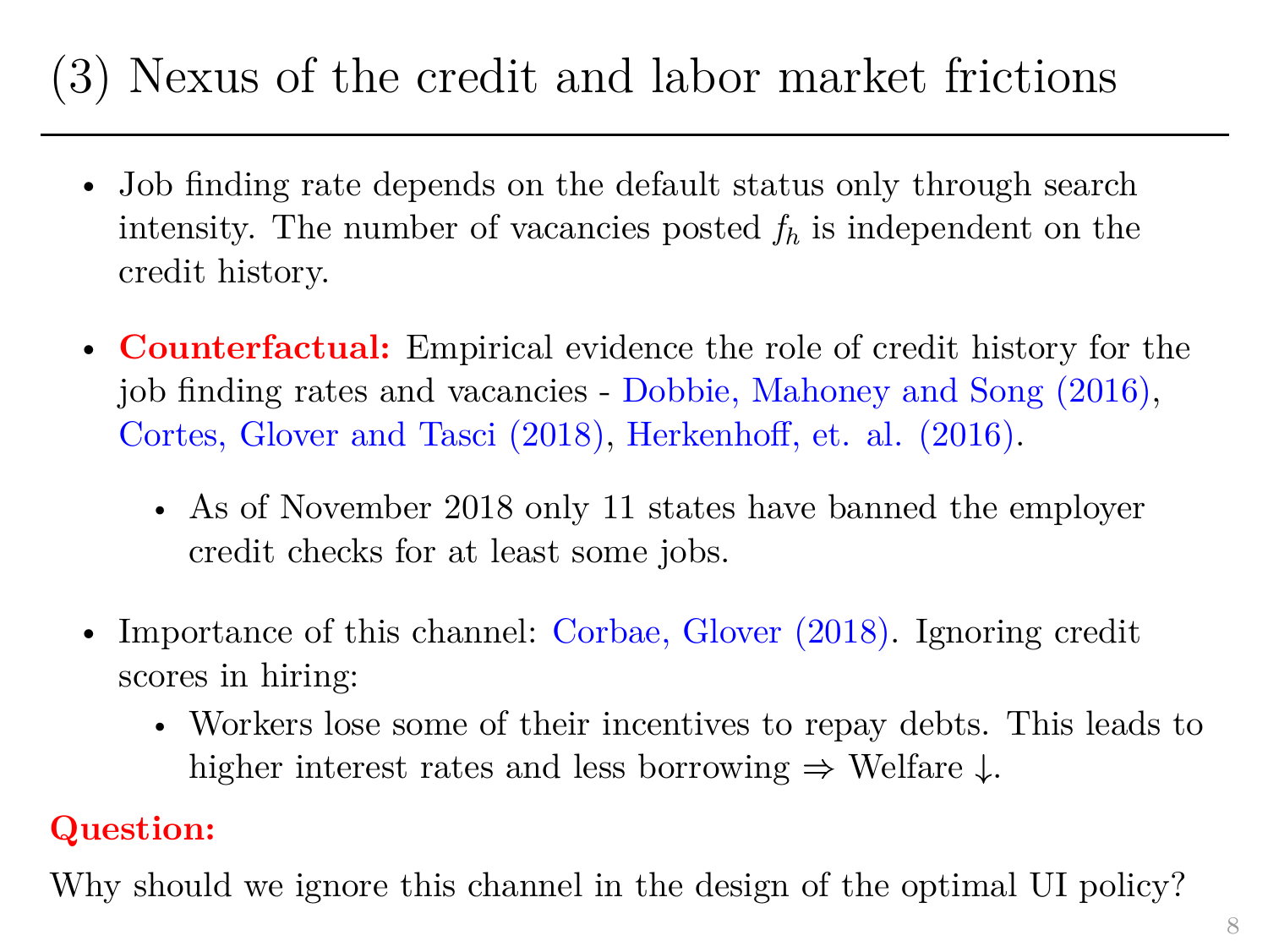## (4) Business Cycle Properties of the Model

- Step back from the normative analysis: Is this model a good "laboratory" to study the optimal policy? Does it replicate business cycle properties of the labor market variables?
- Separation rate  $\lambda$  is **exogenous** in the model.
- Fujita and Ramey (2012) find that DMP model with exogenous separation fails to produce:
	- Sufficient volatility of unemployment and vacancies.
	- Counter-cyclicality of the EU and UE flows.
	- Substantial variability of the separation rate (by construction).

## **Question:**

How well does the model perform vis-a-vis the data in terms of:

- (i) volatility of the labor market variables?
- (ii) labor market flows?